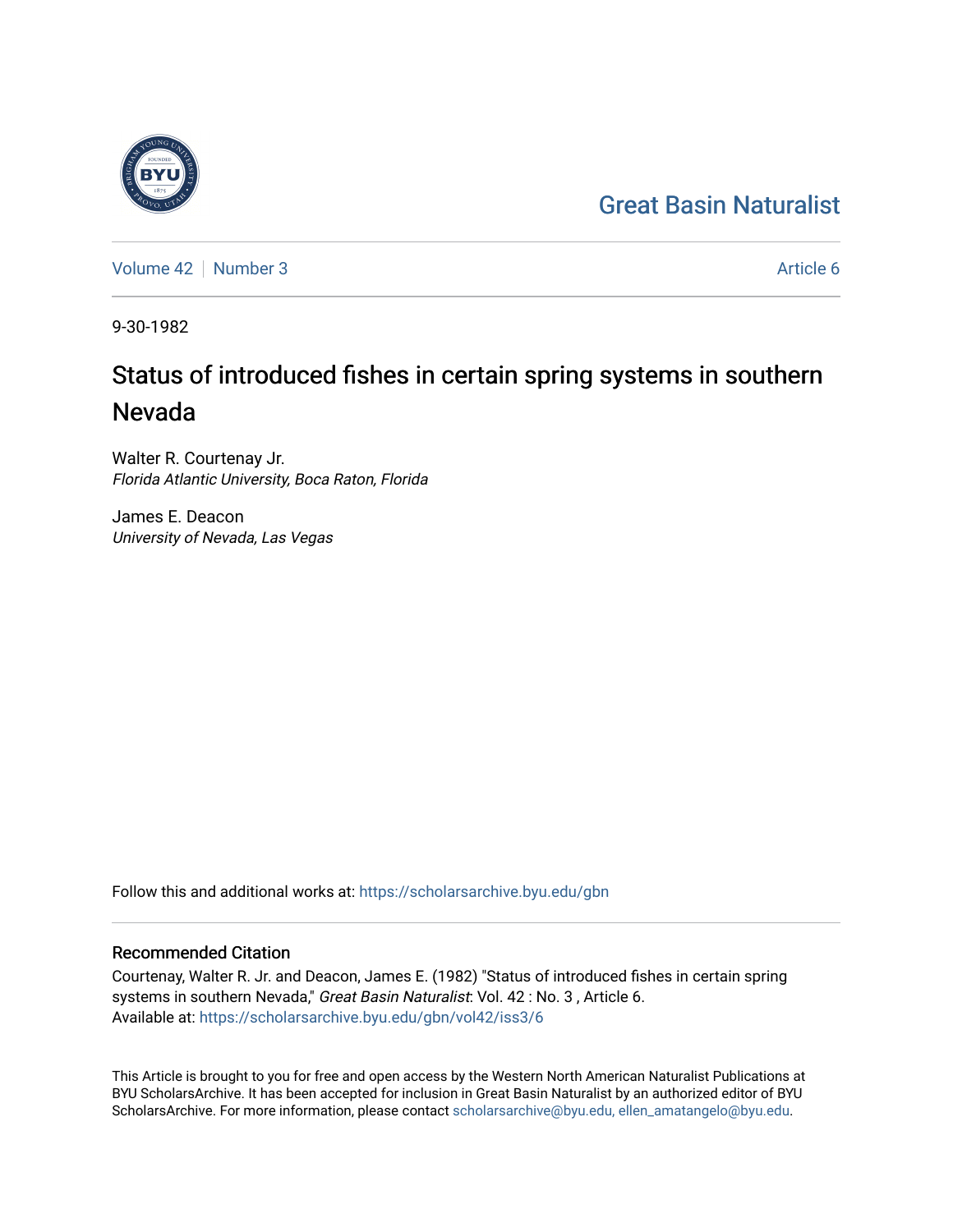#### STATUS OF INTRODUCED FISHES IN CERTAIN SPRING SYSTEMS IN SOUTHERN NEVADA

Walter R. Courtenay, Jr.,<sup>1</sup> and James E. Deacon<sup>2</sup>

.Abstract.— We record eight species of exotic fishes as established, reproducing populations in certain springs in Clark, Lincoln, and Nye counties, Nevada. These include an unidentified species of Hypostomus, Cyprinus carpio, Poecilia mexicana. Poecilia reticulata, a Xiphophorus hybrid, and Cichlasoma nigrofasciatum. Tilapia mariae, established in <sup>a</sup> spring near the Overton Arm of Lake Mead, and Tilapia zilli, established in <sup>a</sup> golf course pond in Pah rump Valley, are recorded for the first time from Nevada waters. Though populations of transplanted Gambusia af finis persist, other populations of Poecilia latipinna are apparently no longer extant. Cichlasoma severum, Notemigomis crysoleucas, Poecilia latipinna, and Carassius auratus were apparently eradicated from Rogers Spring in 1963.

Miller and Alcorn (1943), Miller (1961), La Rivers (1962), Deacon et al. (1964), Hubbs and Deacon (1964), Minckley and Deacon (1968), Minckley (1973), Hubbs et al. (1974), Deacon (1979), Hardy (1980), and others re corded the presence of non-native fishes in Nevada. In those papers, it was stressed that the introduction of nonnative fishes, be they exotic (of foreign origin) or transplants native to other areas of the United States, can have serious, adverse impacts on the depauperate and often highly endemic fish fauna in the southwestern U.S. Deacon et al. (1964) emphasized that most of the endemic fishes are small and, therefore, subject to more adverse impacts through introductions of small bait or ornamental fishes than with earlier in troductions of larger fishes, a subject re viewed by Hubbs and Broderick (1963).

In this paper, we document eight species of exotic fishes in three counties of southern Nevada. One of these fishes, the spotted ti lapia {Tilapia mariae), was previously known to have become established only in Florida (Hogg 1974, 1976, Courtenay and Robins 1975, Courtenay 1979b, 1980, Courtenay and Hensley 1979, 1980). Another, the redbelly tilapia (Tilapia zilli), has been recorded as established in Arizona, California, and Texas (Courtenay and Hensley 1980). Our purpose is to update the status of introduced fishes in southern Nevada, primarily from the reports of Deacon et al. (1964) and Hubbs and Deacon (1964).

#### Clark County

Indian Spring is 2 km south of U.S. Highway 95, approximately 62 km northwest of Las Vegas in the village of Indian Springs. Minckley (1973) recorded a suckermouth catfish  $(Hupostomus)$  as successfully established since at least 1966 "in <sup>a</sup> warm spring in southern Nevada"; this reference was to In dian Spring. Brief examination of Indian Spring by Deacon since 1966 demonstrates that the population has remained common and continues to reproduce successfully. The deeply undercut banks with numerous tree roots and holes provide excellent refuge for this rather cryptic species. Our collection on 18 October 1980 yielded only one specimen, despite repeated seining. A local resident advised us that local youngsters had removed as many as 500 individuals in recent months, probably for sale to pet shops in Las Vegas; this, predation on eggs by an introduced snail (Melanoides tuberculata), competition from other introduced fishes, or a combination of these factors could explain the apparent population decline of Hypostomus he felt had oc curred. On 25 June 1981 <sup>a</sup> reexamination of the spring pond using a face mask and a light to observe the undercut banks demonstrated

<sup>&#</sup>x27;Department of Biological Sciences, Florida Atlantic University, Boca Raton. Florida 33431.

<sup>&</sup>lt;sup>2</sup>Department of Biology, University of Nevada, Las Vegas, Nevada 89154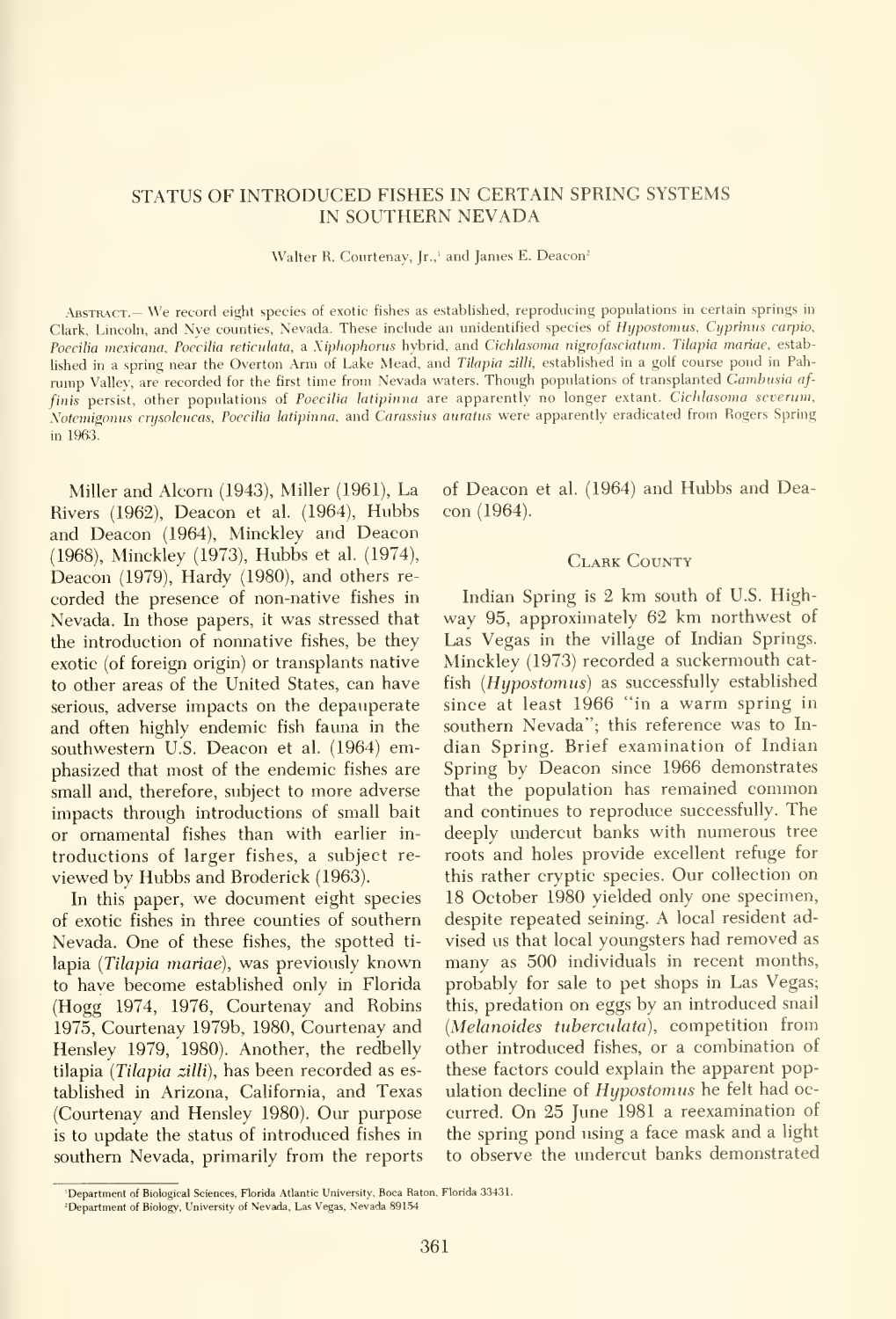that Hypostomus continues to exist in rela tively high density in Indian Spring. Individuals of all sizes were seen hiding in or around almost every available hole, tree root, or rock.

Suckermouth catfish have been recorded as established in Texas (Barron 1964, Hubbs et al. 1978) and Florida (Courtenay and Robins 1973, Courtenay 1979b, 1980). The specimen collected at Indian Spring is morphologically distinct from those collected in Texas and Florida and represents a third species of  $Hy$ postomus established in the U.S.

Deacon (pers. comm. to D. A. Hensley) also recorded the green swordtail (Xiphophonis helleri) from Indian Spring in 1975. Although we found no green swordtails at In dian Spring on 18 October 1980, a yellow to pale orange hybrid swordtail (probably X. helleri x X. maculatus) was found to be the dominant fish in number of individuals. Guppies (Poecilia reticulata) were also abundant and several large common carp (Cyprinus carpio) were seen but not collected. The only other species present was the mosquitofish {Gambusia affinis).

Blue Point Spring is in the Lake Mead National Recreational Area above the Overton Arm of Lake Mead, approximately 68 km northeast of Las Vegas. Deacon et al. (1964) recorded guppies, shortfin mollies {Poecilia  $mexicana$ ), and the southern platyfish  $(Xiph$ ophorus maculatus) from Blue Point Spring. In a collection made 18 October 1980, no guppies or southern platyfish were found; however, shortfin mollies, convict cichlids, and a single spotted tilapia with damaged pelvic fins were captured. Deacon et al. (1964) also reported a transplant, the sailfin molly {Poecilia latipinna), from Blue Point Spring; we did not collect this species there and it is assumed that the population died out.

Rogers Spring is located 2 km southwest of Blue Point Spring in the Lake Mead National Recreational Area. Deacon et al. (1964) re ported convict cichlids, goldfish (Carassius auratus) and transplanted sailfin mollies, golden shiners {Notemigonus crysoleucas), and mosquitofish from Rogers Spring. Hubbs and Deacon (1964) reported convict cichlids, shortfin mollies, transplanted sailfin mollies, and the banded cichlid (Cichlasoma severum)

from this spring. An attempt to remove the introduced fishes was made in December 1963. We seined Rogers Spring on <sup>18</sup> October 1980. The dominant fish (in numbers and biomass) was the spotted tilapia (Tilapia mariae). Shortfin mollies were very abundant, convict cichlids were rare, and two guppies were collected. Underwater observations made prior to the seine hauls correlated well with the population densities revealed by seining. No banded cichlids, sailfin mollies, golden shiners, or mosquitofish were seen or collected, and they are considered as no longer extant in Rogers Spring.

Of particular interest were the underwater observations on spotted tilapia prior to sein ing activities. Most of the tilapias, even large individuals (above <sup>100</sup> mm SL), displayed the banded juvenile pattern as illustrated by Thys van den Audenaerde (1966). Only a relatively few large individuals showed the typical adult pattern of spots on their sides (Fig. 1). Moreover, it was later noted, following seining, that most of the tilapias displaying the juvenile color pattern were missing parts or most of their pelvic fins (Fig. 2) and that other fins (particularly the soft dorsal and up per half of the caudal) often showed damage. The only fish in Rogers Spring capable of in flicting such damage were the adults with the typical adult color pattern; none of those had damaged fins.

At no time have population densities of Ti lapia mariae in Florida been observed to be approaching those seen in Rogers Spring. It is probable that the trophic and spatial car rying capacities of Rogers Spring for spotted tilapia have been reached and that this be havioral hierarchy, led by a few highly aggressive individuals, has developed to control further overpopulation.

#### Lincoln Gounty

Deacon et al. (1964) did not find any exotic fishes at either Grystal Spring or Ash Springs in the Pahranagat Valley, some 145 km north-northwest of Rogers Spring during col lecting trips on 2 February and 9 March 1963. They did find an introduced population of mosquitofish at Ash Springs that was re ported earlier by Miller and Hubbs (1960). During <sup>a</sup> collecting trip on 3 June 1964,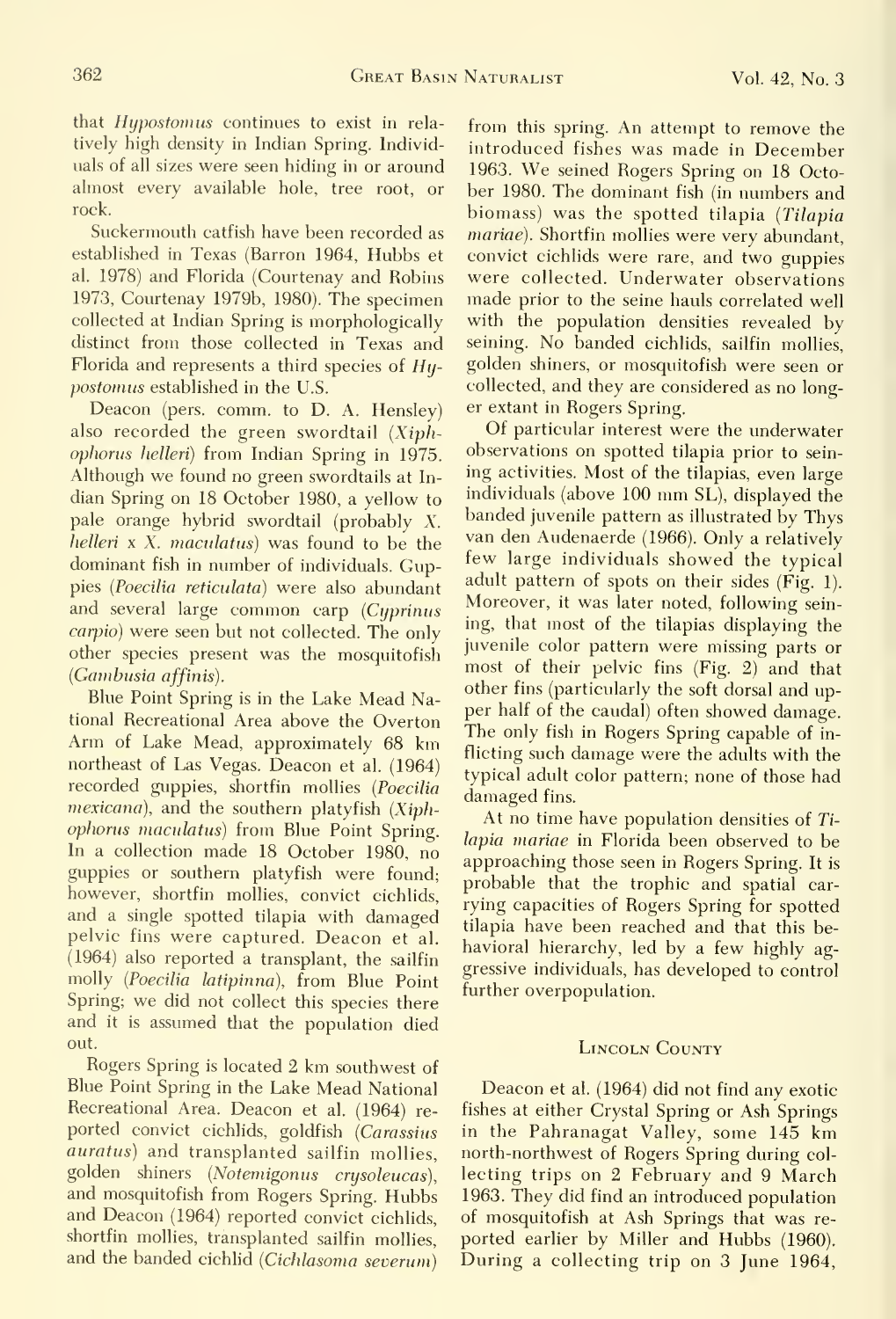

Fig. 1. An adult spotted tilapia, 205 mm standard length. Drawing by Francis McKittrick Watkins.

convict cichlids, shortfin mollies, and trans planted sailfin mollies were discovered in Ash Springs (Hubbs and Deacon 1964). The probable source of these introduced fishes was suggested as Rogers Spring because all three species were known to exist there. The same three non-native fishes subsequently spread from Ash Springs to Crystal Spring, <sup>8</sup> km to the north-northwest.

On 17 October 1980, surface and under water observations, as well as seine collections, made in the outflow of Ash Springs showed convict cichlids to be dominant in biomass, followed by shortfin mollies that were dominant in numbers of individuals. Transplanted mosquitofish were common and no sailfin mollies were seen or collected. In troduced fishes were somewhat uncommon in a pool occupied by 35-40 individuals of the Pahranagat roundtail chub {Gila robusta jordani).

#### Nye County

Goldfish, Carassius auratus, were reported by Deacon et al. (1964) and by Deacon (1979) in Pahrump Valley at Manse Ranch Spring. Manse Ranch Spring dried up for a short time in the summer of 1975 (Soltz and Naiman 1978), thus eliminating the goldfish. About 10 km to the north of Manse Ranch Spring is the site of Pahrump Spring, originally the largest spring in Pahrump Valley. Pahrump Spring failed in the late 1950s be cause of excess pumping of groundwater for irrigation. During the late 1970s the sur rounding area was subjected to a land devel opment plan that included construction of a golf course and park area. The ponds and small stream associated with this development use groundwater from the vicinity of the former spring source. Examination of the main pond in Cottonwood Park by the Nevada Department of Wildlife on <sup>4</sup> March 1980 and by one of us (Deacon) on 16 July 1981 revealed the presence of large numbers of goldfish and mosquitofish and relatively small numbers of the redbelly tilapia, Tilapia zilli. The specimens of redbelly tilapia col lected were all small, but one pair of larger fish (to ca 250 mm) was seen in the water in July, apparently guarding nests or young. The manager reported that large numbers of Tilapia died last winter when the water temperature reached 58 F (14 C). This species has maintained itself through at least two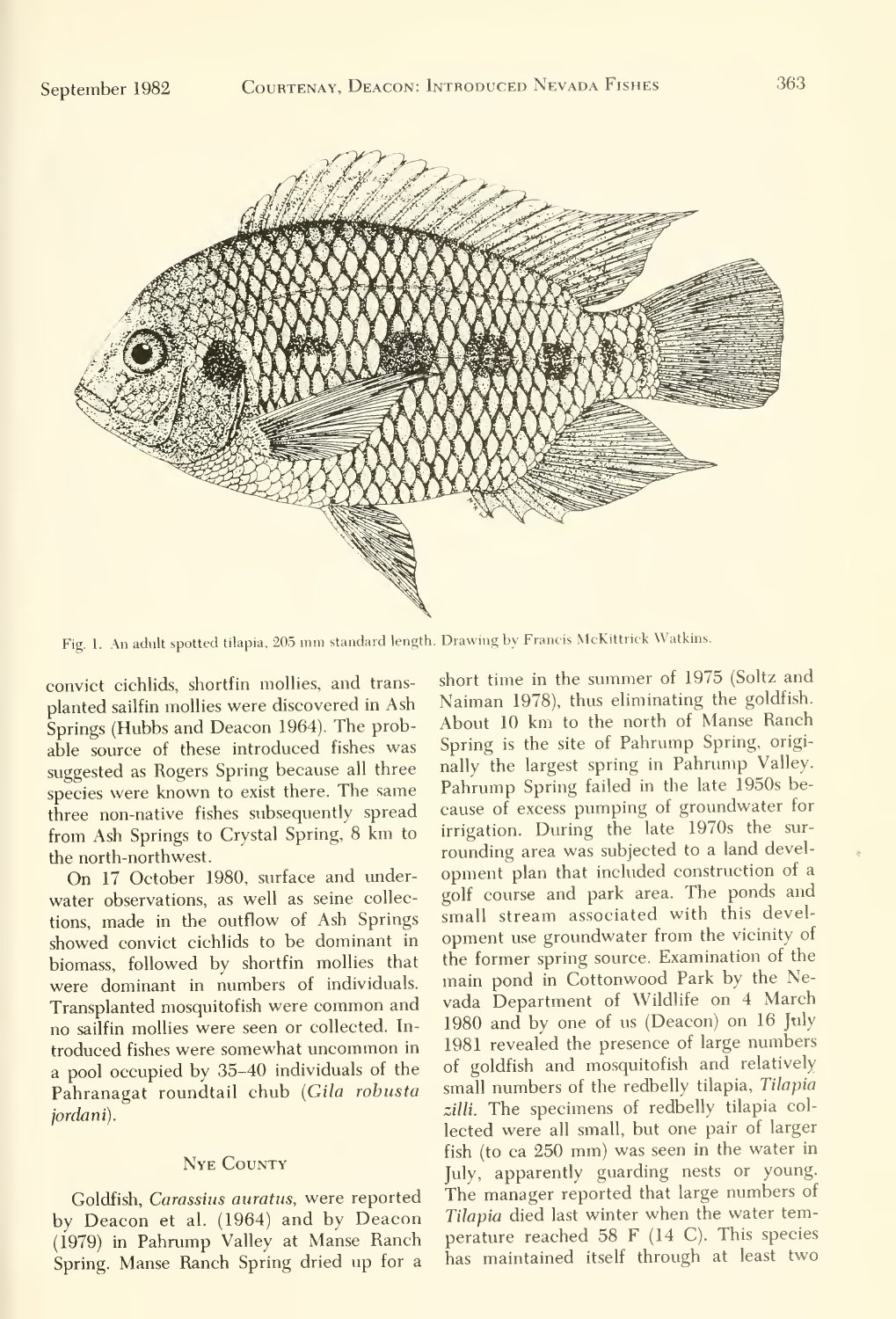

Fig. 2. A spotted tilapia, 73.5 mm SL, from Blue Point Spring. Note damaged pelvic fins.

winters and has reproduced during the summers of 1980 and 1981. A small population is able to exist through the winter apparently because the inflowing water maintains a temperature of about 70 F (21 C).

#### **DISCUSSION**

Courtenay et al. (1974) termed the promis cuous introduction of exotic fishes to new en vironments as biological pollution. Unlike chemical or thermal pollutants, biological additives have the ability to reproduce and ex pand their ranges. Moreover, many exotic fishes may appear to be trophic specialists in their native range but prove to be passive generalists (Birkeland and Neudecker 1981) in new environments where most or all of the biological constraints of the native range are absent (Courtenay and Hensley 1980). Such trophic adaptation, coupled frequently with equally adaptable behavioral traits, permits

the exotic species to disrupt habitats and niches {sensu lato) in new environments.

The introduction of any non-native fish will result in alterations in the host ecosys tem. Such alterations may range from minor, almost unnoticeable changes in native fish populations to the extinction of one or more native species (Courtenay 1979a, Courtenay and Hensley 1980). In Florida, for example, comparatively small ornamental fishes, cichlids in particular, are able to successfully in vade and become dominant in waters that contain larger native piscivores such as largemouth bass (Micropterus salmoides) and Florida gar (Lepisosteus platyrhincus). Invasion and domination by nonnative fishes in many parts of the desert southwest is facilitated by the absence of piscivores and the presence of small endemic fishes that have had no pre vious experience with trophic passive generalists or piscivores. Therefore, a fish that feeds on phytoplankton or detritus in its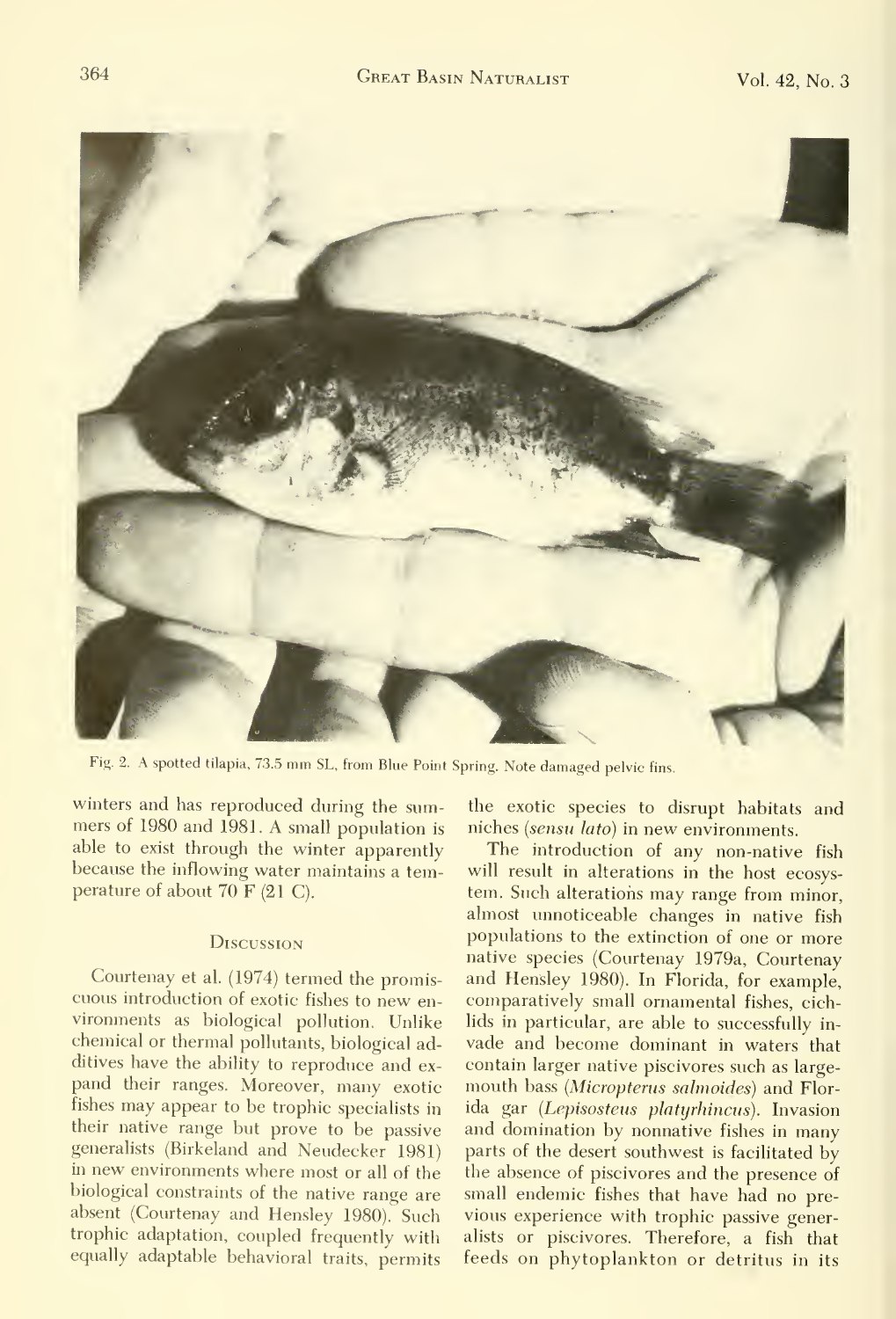native range and either becomes a predator of smaller fishes or feeds on algae in the new environment is a clear threat to many native fishes in the southwestern U.S.

It is obvious that there have been several changes in the introduced fish fauna in south em Nevada since 1963. Species compositions have changed. The green swordtail population in Indian Spring is gone and has been replaced with a hybrid of Xiphophorus; a population of a suckermouth catfish remains extant there. Guppies, southern platyfish, and sailfin mollies appear to be absent in Blue Point Spring, and at least one spotted tilapia was released, probably recently, before our collections there. Sailfin mollies, mosquitofish, and the banded cichlid are absent in Rogers Spring, the latter probably due to the eradication effort in 1963; convict cichlids are now rare, but guppies and spotted tilapia (the latter now dominant) have been added. Sailfin mollies appear to be absent from the outflow of Ash Springs in the Pahranagat Valley, whereas convict cichlids and shortfin mollies are dominant, 17 years after their introduction.

Frequent and closer monitoring of in troduced fish populations, particularly in areas that are potential or recognized release sites for unwanted pet fishes in southern Nevada and other areas in the desert southwest, is needed. These "pockets" of introduced fishes serve as potential and probable sources for future introductions elsewhere as apparently occurred with the transfer of convict cichlids and shortfin mollies from Rogers Spring to Ash Springs in 1963. A further in dication of the constant or continuing nature of this problem is a verbal report from Mr. Charles Orr, <sup>a</sup> Las Vegas member of the American Cichlid Association, that he saw and identified several specimens of the "mar malade" form of Pseudotropheus zebra when he visited Rogers Spring in July 1981.

Although the disappearance of some in troduced fishes in southern Nevada in recent years may be of some interest, it is far more important that studies be initiated to define the impacts of introduced species on native fishes. Species interactions between nonnative and native fishes have been suggested as reasons for declines in populations of native fishes (Deacon et al. 1964, Hubbs and Deacon 1964, Courtenay and Hensley 1980), but to date the exact mechanisms for these declines have not been examined. The "cause and effect" for such declines is suggested strongly but requires in situ observations and evaluations.

Finding an established population of spotted tilapia in southern Nevada is particularly disturbing. Although this fish is omnivorous, it shows a preference for green algae in Florida and in its native range has been described as "une forme intermédiaire entre les Tilapia herbivores et les espèces microphages" (Thys van den Audenaerde 1966). The bottom of Rogers Spring was devoid of green algae, doubtlessly due to grazing by spotted tilapia. A trophic preference of this type, coupled with omnivory, could prove disastrous to several endemic species and sub species of southwestern fishes if this western African cichlid were moved elsewhere. We therefore recommend its immediate eradication. Much the same result could be expected by future introductions of other tilapias (sensu lato) or such seemingly harmless fishes as Hypostomus spp. Also, the potential in troduction of fish parasites via exotic fish vectors exists (Lachner et al. 1970, Courtenay and Robins 1975, Courtenay 1979a) and has been suggested to have occurred in southern Nevada (Deacon 1979) and elsewhere (Hoff man 1970, Bauer and Hoffman 1976).

Fish introductions pose as great a threat to the continued existence of the depauperate fish fauna in southern Nevada and adjoining states as does water withdrawal for agricultural, domestic, military, and industrial uses or other habitat modifications.

#### **ACKNOWLEDGMENTS**

We thank Paul Greger and Thom Hardy for assistance in the field and James A. McCann, Robert R. Miller, and Jeffrey N. Taylor for their helpful comments on the manuscript. This study was supported by Contract 14-16-0009-78-021, Cooperative Agreement 14-16-0009-80-952, and an Inter governmental Personnel Act Assignment from the Department of the Interior, U.S. Fish and Wildlife Service, and by sabbatical funding from Florida Atlantic University.